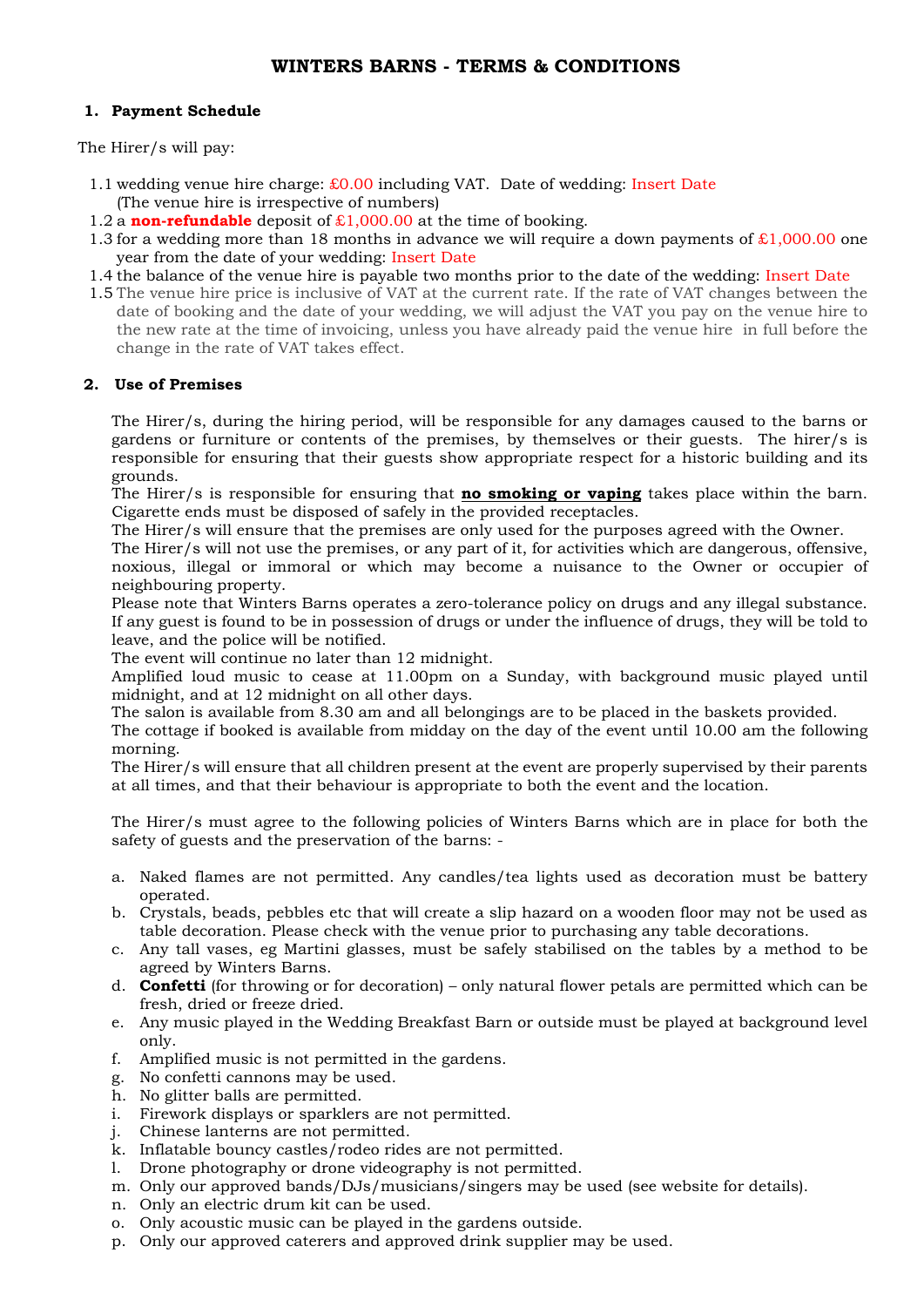## **WINTERS BARNS - TERMS & CONDITIONS**

- q. Alternative chairs need to be hired in through Winters Barns. (Incurs a £100.00 handling fee in addition to chair hire charges).
- r. All children must be supervised at all times when on the premises either when inside the barns, inside the cottage, salon or outside in the grounds. The courtyard around the pond is not to be used as a playground because of damage to the grounds. The orchard can be used but the children must be supervised.
- s. Please note only coloured pencils which can be washed off our white linen can be used. Biros and indelible pens/crayons are not allowed. Damage caused by writing or colouring will be charged for.
- t. No ball games are permitted at the venue.
- u. Winters Barns reserves the right to show potential clients the venue on the day of a function prior to the arrival of guests at the venue.
- v. No fake/electronic cigarettes are permitted in the barns.
- w. No balloon drops are permitted in the barns.
- x. These & other conditions may need to be varied and/or included according to current regulations and health and safety advice.
- y. Winters Barns wedding venue is continually evolving and there may be changes to the layout and/or structure of the barns and/or surrounding gardens between your booking date and the wedding date.
- z. Winters Barns does not charge anything extra for setting up your inside/outside ceremony room. But please note if you have a civil ceremony at Winters Barns then your Kent Registration Services ceremony fees are payable directly to Kent County Council. Further information can be found on their website: **<http://www.akentishceremony.com/weddings/our-fees-explained/>**
- aa. Prior to booking any suppliers they must first be approved by Winters Barns and they must sign our supplier's agreement.
- bb. Your named caterer or other suppliers provided by Winters Barns may change from the date of booking to your wedding day if circumstances demand.
- cc. In the event of Government Regulations preventing your wedding proceeding on the date stated in point 1.1 then you agree to having your wedding date rescheduled to an available date within the subsequent 18 months.
- dd. Force Majeure Winters Barns shall be relieved from liability under this contract if and to the extent that it shall be unable to carry out all or any of its obligations hereunder owing to wars, strikes, lockouts, Government controls or restrictions, non-availability of any services or any other cause beyond the Supplier's control.
- ee. **We strongly advise you to take out your own wedding insurance.**

#### **3. Civil Marriage Ceremonies**

The premises are registered as a Civil Marriage venue. A Civil Marriage may take place on any day between the hours of 8.00 am and 8.00 pm, with the last booking time for a ceremony at 7.00 pm.

#### **4. Rescheduling of the event**

If written notice is given by the Hirer/s to the Owner no less than 18 months prior to the commencement of the hire period, and the parties agree to rescheduling the event for a period within the forthcoming 18 months from the original commencement of the hire period, then the Hirer/s will pay the administration fee of £200.00.

A request by the Hirer/s for a postponement of the event for more than 18 months or a failure by the parties to agree a new date for the event shall be treated as a Cancellation.

#### **5. Cancellation of the Event**

If the Hirer/s wishes to cancel, then the following charges are applicable as follows:

| In the event of a cancellation the following payments will become due   Charges |                          |
|---------------------------------------------------------------------------------|--------------------------|
| Six months prior to the wedding                                                 | 50% of total venue hire  |
| Between five and three months prior to the wedding                              | 80% of total venue hire  |
| Three months prior to the wedding                                               | 100% of total venue hire |